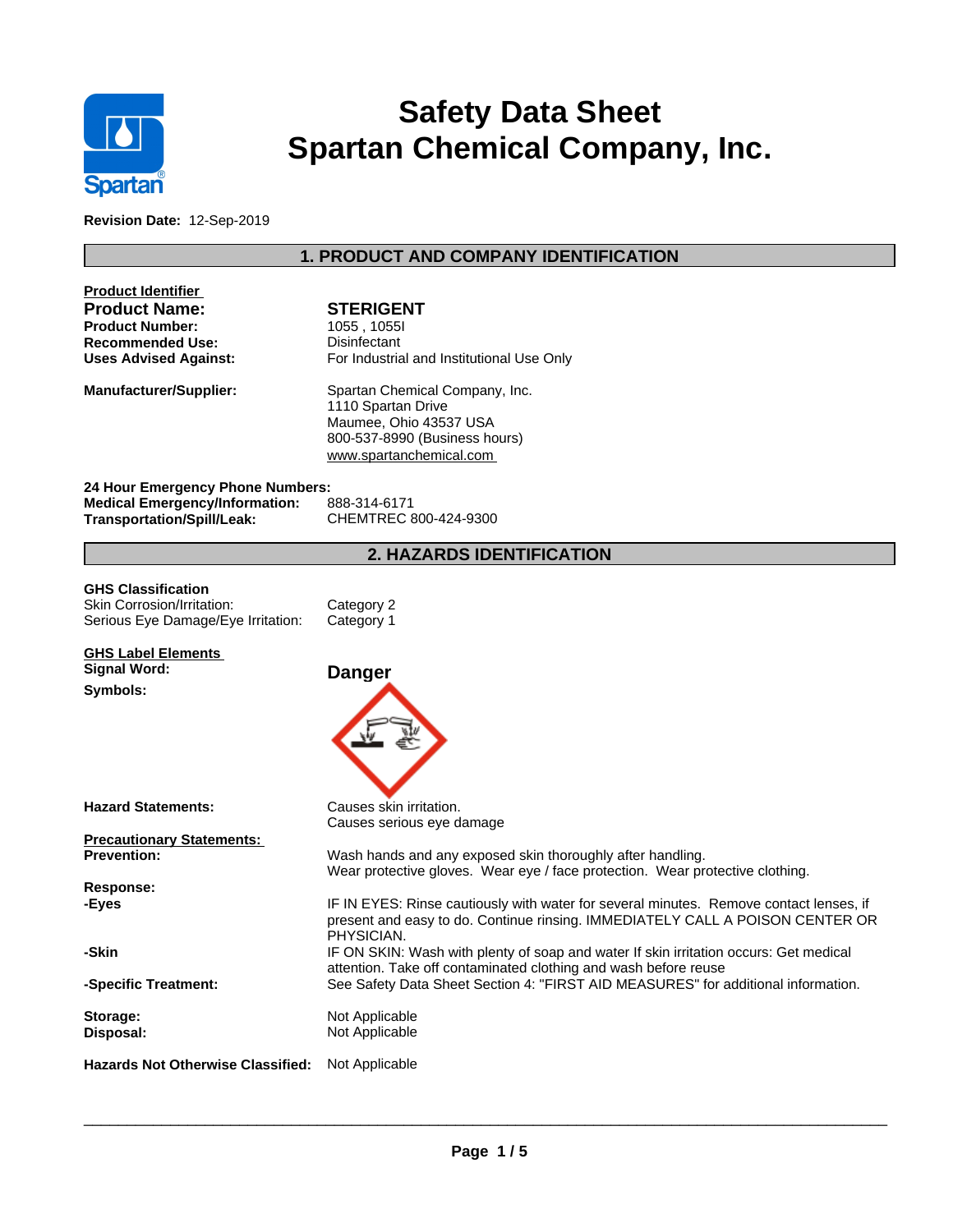Г

- **Other Information:** May be harmful if swallowed.
	- Inhalation of vapors or mist may cause respiratory irritation.

 $\overline{\phantom{a}}$  ,  $\overline{\phantom{a}}$  ,  $\overline{\phantom{a}}$  ,  $\overline{\phantom{a}}$  ,  $\overline{\phantom{a}}$  ,  $\overline{\phantom{a}}$  ,  $\overline{\phantom{a}}$  ,  $\overline{\phantom{a}}$  ,  $\overline{\phantom{a}}$  ,  $\overline{\phantom{a}}$  ,  $\overline{\phantom{a}}$  ,  $\overline{\phantom{a}}$  ,  $\overline{\phantom{a}}$  ,  $\overline{\phantom{a}}$  ,  $\overline{\phantom{a}}$  ,  $\overline{\phantom{a}}$ 

• Keep out of reach of children.

### **3. COMPOSITION / INFORMATION ON INGREDIENTS**

| <b>Chemical Name</b>                          | <b>CAS No</b>      | Weight-% |
|-----------------------------------------------|--------------------|----------|
| Water                                         | 7732-18-5          | 60-100   |
| Pentasodium Triphosphate                      | 7758-29-4          | 1-5      |
| C9-11 Pareth-6                                | 68439-46-3         | 1-5      |
| Alkyl C12-16 Dimethylbenzyl Ammonium Chloride | 68424-85-1         | 1-5      |
| Acid Red 52                                   | 3520-42-1          | <0.1     |
| Fragrance                                     | <b>PROPRIETARY</b> | < 0.1    |

Specific chemical identity and/or exact percentage of composition has been withheld as a trade secret.

#### **4. FIRST AID MEASURES**

| -Eye Contact:                 | Rinse cautiously with water for at least 15 minutes. Remove contact lenses, if present and<br>easy to do. Continue rinsing. IMMEDIATELY CALL A POISON CENTER OR PHYSICIAN. If<br>eye irritation persists: Get medical attention. |
|-------------------------------|----------------------------------------------------------------------------------------------------------------------------------------------------------------------------------------------------------------------------------|
| -Skin Contact:                | Wash with plenty of soap and water Take off contaminated clothing and wash before reuse<br>If skin irritation occurs: Get medical attention.                                                                                     |
| -Inhalation:                  | Remove victim to fresh air and keep at rest in a position comfortable for breathing. Call a<br>poison control center or physician if you feel unwell.                                                                            |
| -Ingestion:                   | Rinse mouth. Do NOT induce vomiting. Never give anything by mouth to an unconscious<br>person. Get medical attention if you feel unwell.                                                                                         |
| <b>Note to Physicians:</b>    | Treat symptomatically.                                                                                                                                                                                                           |
|                               | <b>5. FIRE-FIGHTING MEASURES</b>                                                                                                                                                                                                 |
| Suitable Extinguishing Media: | Product does not support combustion, Use extinguishing agent suitable for type of                                                                                                                                                |

| Specific Hazards Arising from the     | surrounding fire                                                            |
|---------------------------------------|-----------------------------------------------------------------------------|
| <b>Chemical:</b>                      | Dried product is capable of burning. Combustion products are toxic.         |
| <b>Hazardous Combustion Products:</b> | May include Carbon monoxide Carbon dioxide and other toxic gases or vapors. |
| <b>Protective Equipment and</b>       | Wear MSHA/NIOSH approved self-contained breathing apparatus (SCBA) and full |
| <b>Precautions for Firefighters:</b>  | protective gear. Cool fire-exposed containers with water spray.             |

#### **6. ACCIDENTAL RELEASE MEASURES**

| <b>Personal Precautions:</b>      | Avoid contact with skin, eyes or clothing. Use personal protective equipment as required.       |
|-----------------------------------|-------------------------------------------------------------------------------------------------|
| <b>Environmental Precautions:</b> | Do not rinse spill onto the ground, into storm sewers or bodies of water.                       |
| <b>Methods for Clean-Up:</b>      | Prevent further leakage or spillage if safe to do so. Contain and collect spillage with         |
|                                   | non-combustible absorbent material, (e.g. sand, earth, diatomaceous earth, vermiculite)         |
|                                   | and place in container for disposal according to local / national regulations (see Section 13). |

## **7. HANDLING AND STORAGE**

| <b>Advice on Safe Handling:</b> | Handle in accordance with good industrial hygiene and safety practice. Wash thoroughly<br>after handling. |
|---------------------------------|-----------------------------------------------------------------------------------------------------------|
| <b>Storage Conditions:</b>      | Keep containers tightly closed in a dry, cool and well-ventilated place. Keep out of the reach            |
| <b>Suggested Shelf Life:</b>    | of children. Keep from freezing.<br>1 year from date of manufacture.                                      |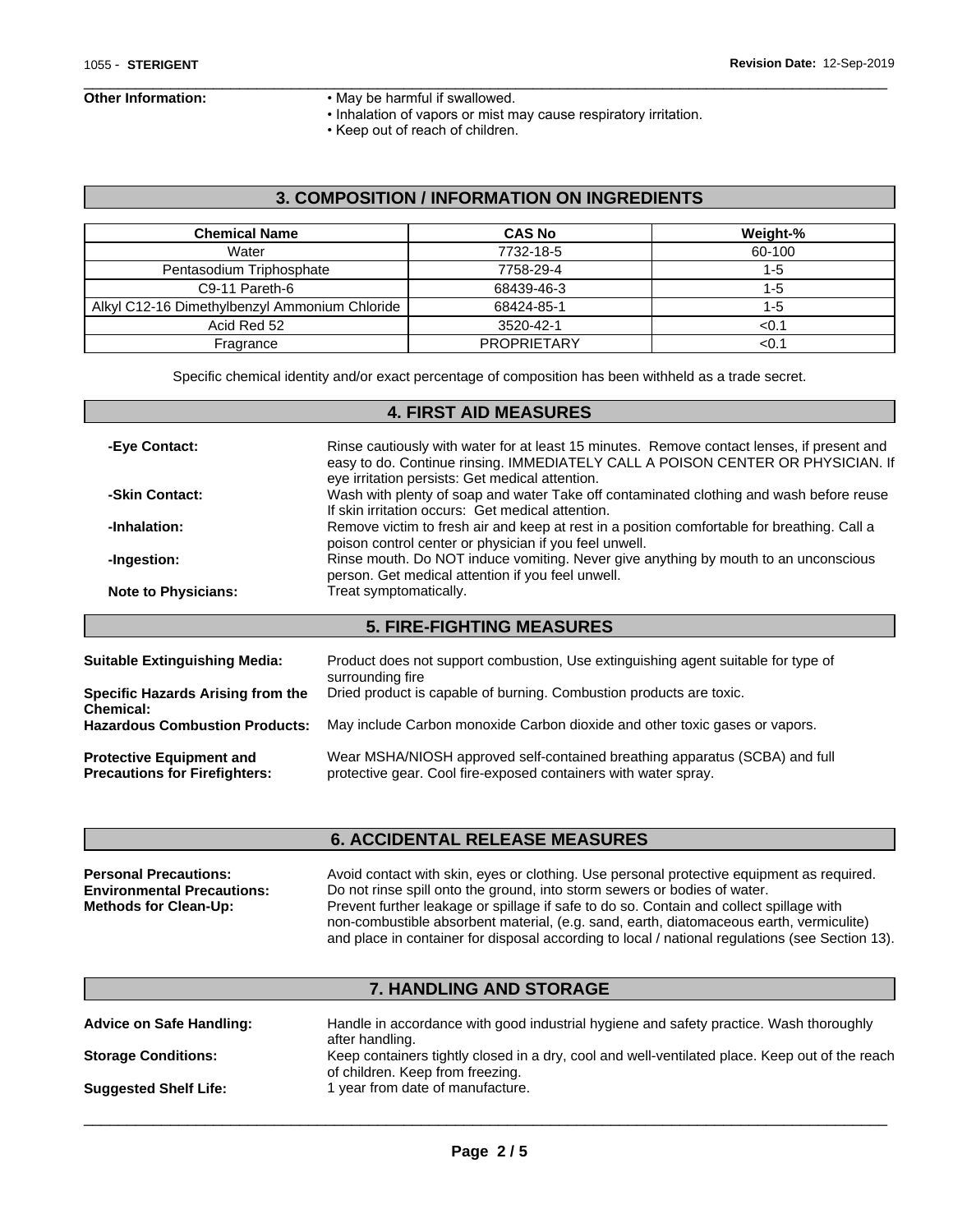|                                        | <u>0. EAL OUURE OUNTRUEUT FERUUNAET RUTEUTIUN</u>                                                                                                                                                                                                                                                                                                                                 |
|----------------------------------------|-----------------------------------------------------------------------------------------------------------------------------------------------------------------------------------------------------------------------------------------------------------------------------------------------------------------------------------------------------------------------------------|
| <b>Occupational Exposure Limits:</b>   | None established.                                                                                                                                                                                                                                                                                                                                                                 |
| <b>Engineering Controls:</b>           | Provide good general ventilation.<br>If work practices generate dust, fumes, gas, vapors or mists which expose workers to<br>chemicals above the occupational exposure limits, local exhaust ventilation or other<br>engineering controls should be considered.<br>Eye wash stations and shower facilities should be readily accessible in areas where the<br>product is handled. |
| <b>Personal Protective Equipment</b>   |                                                                                                                                                                                                                                                                                                                                                                                   |
| <b>Eye/Face Protection:</b>            | Wear splash goggles.                                                                                                                                                                                                                                                                                                                                                              |
| <b>Skin and Body Protection:</b>       | Wear rubber or other chemical-resistant gloves.                                                                                                                                                                                                                                                                                                                                   |
| <b>Respiratory Protection:</b>         | Not required with expected use.                                                                                                                                                                                                                                                                                                                                                   |
|                                        | If occupational exposure limits are exceeded or respiratory irritation occurs, use of a<br>NIOSH/MSHA approved respirator suitable for the use-conditions and chemicals in Section<br>3 should be considered.                                                                                                                                                                     |
| <b>General Hygiene Considerations:</b> | Wash hands and any exposed skin thoroughly after handling.                                                                                                                                                                                                                                                                                                                        |
|                                        | See 29 CFR 1910.132-138 for further quidance.                                                                                                                                                                                                                                                                                                                                     |

**8. EXPOSURE CONTROLS / PERSONAL PROTECTION**

 $\overline{\phantom{a}}$  ,  $\overline{\phantom{a}}$  ,  $\overline{\phantom{a}}$  ,  $\overline{\phantom{a}}$  ,  $\overline{\phantom{a}}$  ,  $\overline{\phantom{a}}$  ,  $\overline{\phantom{a}}$  ,  $\overline{\phantom{a}}$  ,  $\overline{\phantom{a}}$  ,  $\overline{\phantom{a}}$  ,  $\overline{\phantom{a}}$  ,  $\overline{\phantom{a}}$  ,  $\overline{\phantom{a}}$  ,  $\overline{\phantom{a}}$  ,  $\overline{\phantom{a}}$  ,  $\overline{\phantom{a}}$ 

# **9. PHYSICAL AND CHEMICAL PROPERTIES**

| Appearance/Physical State:             | Liquid                           |
|----------------------------------------|----------------------------------|
| Color:                                 | <b>IPink</b>                     |
| Odor:                                  | lLemon                           |
| pH:                                    | $ 9.0 - 9.5 $                    |
| <b>Melting Point / Freezing Point:</b> | No information available.        |
| <b>Boiling Point / Boiling Range:</b>  | 100 °C / 212 °F                  |
| <b>Flash Point:</b>                    | 100 °C / > 212 °F ASTM D56       |
| <b>Evaporation Rate:</b>               | $< 1$ (BuAc = 1)                 |
| Flammability (solid, gas)              | No information available.        |
| <b>Upper Flammability Limit:</b>       | <b>No information available.</b> |
| <b>Lower Flammability Limit:</b>       | No information available.        |
| Vapor Pressure:                        | <b>No information available.</b> |
| <b>Vapor Density:</b>                  | <b>No information available.</b> |
| <b>Specific Gravity:</b>               | 1.05                             |
| Solubility(ies):                       | <b>No information available.</b> |
| <b>Partition Coefficient:</b>          | No information available.        |
| <b>Autoignition Temperature:</b>       | No information available.        |
| <b>Decomposition Temperature:</b>      | <b>No information available.</b> |
| Viscosity:                             | <b>No information available.</b> |

# **10. STABILITY AND REACTIVITY**

| <b>Reactivity:</b>             | This material is considered to be non-reactive under normal conditions of use.                     |
|--------------------------------|----------------------------------------------------------------------------------------------------|
| <b>Chemical Stability:</b>     | Stable under normal conditions.                                                                    |
|                                | <b>Possibility of Hazardous Reactions:</b> Not expected to occur with normal handling and storage. |
| <b>Conditions to Avoid:</b>    | Extremes of temperature and direct sunlight.                                                       |
| Incompatible Materials:        | Strong oxidizing agents. Strong acids.                                                             |
| <b>Hazardous Decomposition</b> | May include carbon monoxide, carbon dioxide (CO2) and other toxic gases or vapors.                 |
| <b>Products:</b>               |                                                                                                    |
|                                |                                                                                                    |

#### **11. TOXICOLOGICAL INFORMATION**

| Likely Routes of Exposure:<br><b>Symptoms of Exposure:</b> | Eyes, Skin, Ingestion, Inhalation.                                                                       |
|------------------------------------------------------------|----------------------------------------------------------------------------------------------------------|
| -Eye Contact:                                              | Pain, redness, swelling of the conjunctiva and tissue damage. Eye contact may cause<br>permanent damage. |
| -Skin Contact:                                             | Pain, redness and cracking of the skin.                                                                  |
| -Inhalation:                                               | Nasal discomfort and coughing.                                                                           |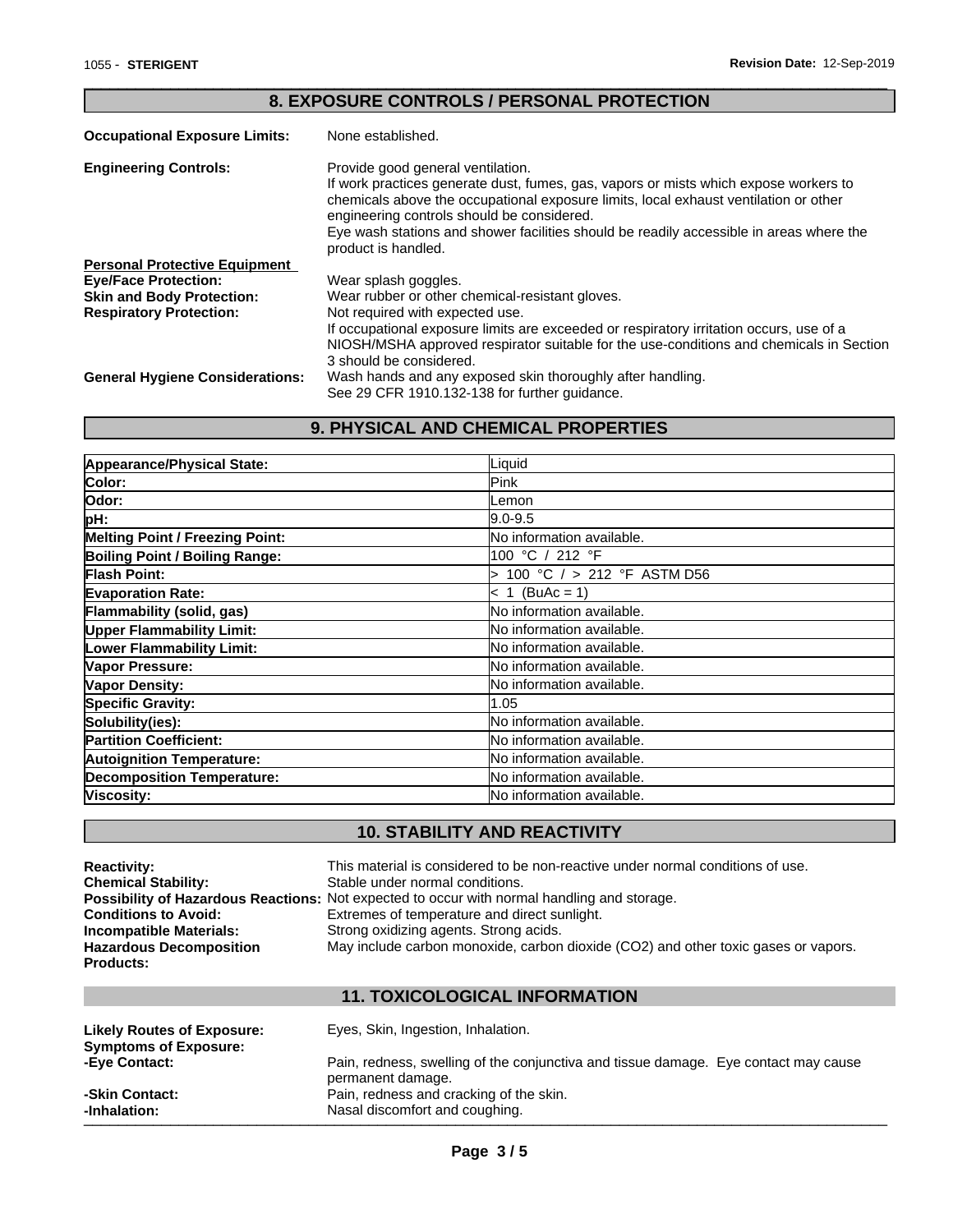| -Ingestion:                         | Pain, nausea, vomiting and diarrhea. |
|-------------------------------------|--------------------------------------|
| Immediate, Delayed, Chronic Effects |                                      |

Product Information: Data not available or insufficient for classification.

 $\overline{\phantom{a}}$  ,  $\overline{\phantom{a}}$  ,  $\overline{\phantom{a}}$  ,  $\overline{\phantom{a}}$  ,  $\overline{\phantom{a}}$  ,  $\overline{\phantom{a}}$  ,  $\overline{\phantom{a}}$  ,  $\overline{\phantom{a}}$  ,  $\overline{\phantom{a}}$  ,  $\overline{\phantom{a}}$  ,  $\overline{\phantom{a}}$  ,  $\overline{\phantom{a}}$  ,  $\overline{\phantom{a}}$  ,  $\overline{\phantom{a}}$  ,  $\overline{\phantom{a}}$  ,  $\overline{\phantom{a}}$ 

#### **Numerical Measures of Toxicity**

The following acute toxicity estimates (ATE) are calculated based on the GHS document.

| ATEmix (oral):                 | 6552 mg/kg         |
|--------------------------------|--------------------|
| ATEmix (dermal):               | 5606 mg/kg         |
| ATEmix (inhalation-dust/mist): | $6.2 \text{ mq/l}$ |

#### **Component Acute Toxicity Information**

| <b>Chemical Name</b>                                           | Oral LD50            | <b>Dermal LD50</b>      | <b>Inhalation LC50</b> |
|----------------------------------------------------------------|----------------------|-------------------------|------------------------|
| Water<br>7732-18-5                                             | $> 90$ mL/kg (Rat)   | Not Available           | Not Available          |
| Pentasodium Triphosphate<br>7758-29-4                          | $= 3120$ mg/kg (Rat) | $>$ 7940 mg/kg (Rabbit) | Not Available          |
| C9-11 Pareth-6<br>68439-46-3                                   | $= 1400$ mg/kg (Rat) | Not Available           | Not Available          |
| Alkyl C12-16 Dimethylbenzyl<br>Ammonium Chloride<br>68424-85-1 | $= 426$ mg/kg (Rat)  | Not Available           | Not Available          |

**Carcinogenicity:** The table below indicates whether each agency has listed any ingredient as a carcinogen.

#### **12. ECOLOGICAL INFORMATION**

#### **Ecotoxicity**

| <b>Persistence and Degradability:</b> | No information available. |
|---------------------------------------|---------------------------|
| <b>Bioaccumulation:</b>               | No information available. |
| <b>Other Adverse Effects:</b>         | No information available. |

#### **13. DISPOSAL CONSIDERATIONS**

| <b>Disposal of Wastes:</b> | Dispose of in accordance with federal, state and local regulations. |
|----------------------------|---------------------------------------------------------------------|
| Contaminated Packaging:    | Dispose of in accordance with federal, state and local regulations. |

#### **14. TRANSPORT INFORMATION**

| DOT:<br><b>Proper Shipping Name:</b><br><b>Special Provisions:</b> | Not Regulated<br>Non Hazardous Product<br>Shipping descriptions may vary based on mode of transport, quantities, package size,<br>and/or origin and destination. Check with a trained hazardous materials transportation<br>expert for information specific to your situation. |
|--------------------------------------------------------------------|--------------------------------------------------------------------------------------------------------------------------------------------------------------------------------------------------------------------------------------------------------------------------------|
| IMDG:                                                              | Not Regulated                                                                                                                                                                                                                                                                  |
| <b>Proper Shipping Name:</b>                                       | Non Hazardous Product                                                                                                                                                                                                                                                          |

#### **15. REGULATORY INFORMATION**

**TSCA Status:** (Toxic Substance Control Act Section 8(b) Inventory)

All chemical substances in this product are included on or exempted from listing on the TSCA Inventory of Chemical Substances.

#### **SARA 313**

This product does not contain listed substances above the "de minimus" level

| Yes. |
|------|
| No   |
|      |